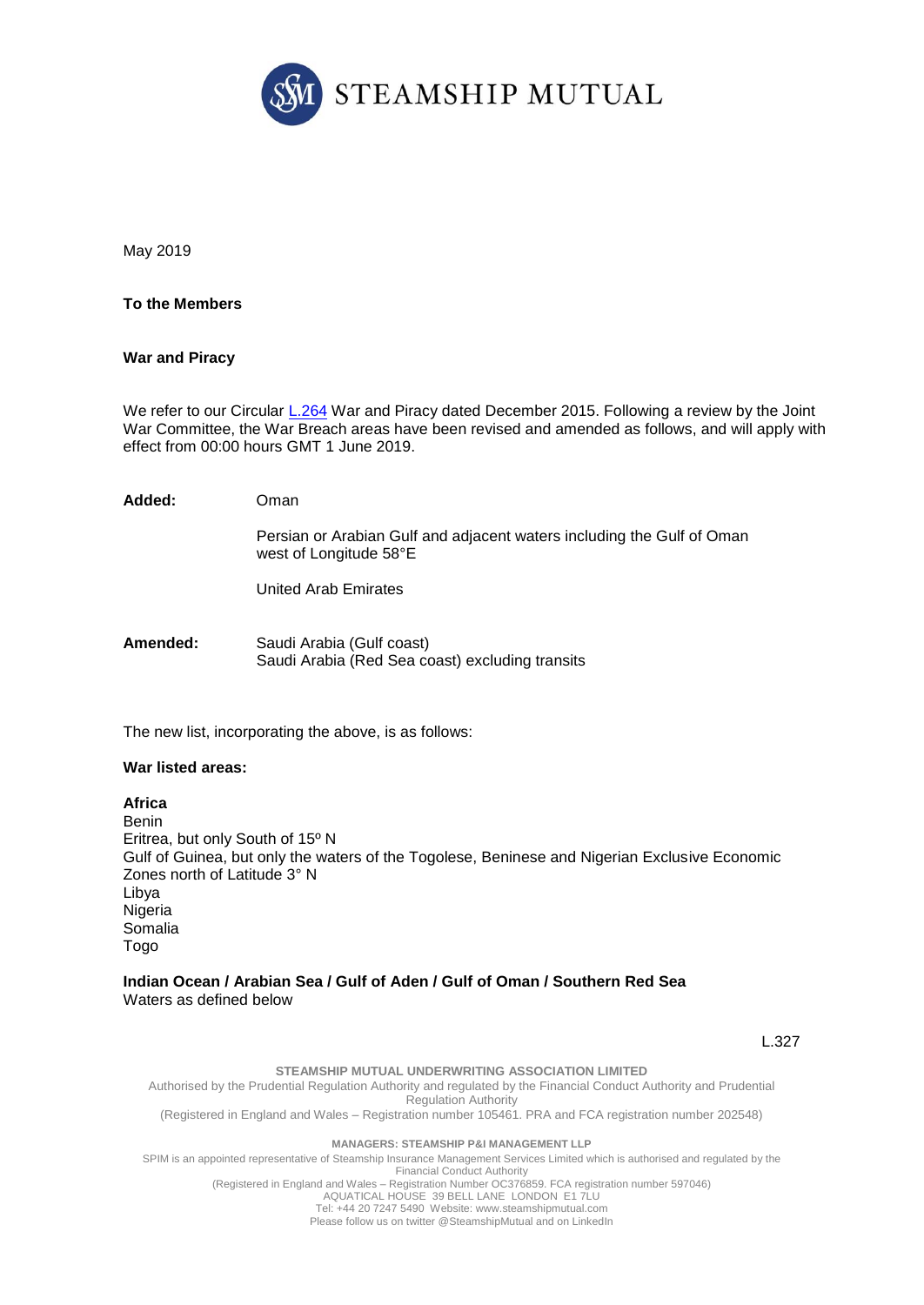# **Asia**

Pakistan

### **Middle East**

Iran Iraq, including all Iraqi offshore oil terminals Israel Lebanon Oman Persian or Arabian Gulf and adjacent waters including the Gulf of Oman west of Longitude 58°E Saudi Arabia (Gulf Coast) Saudi Arabia (Red Sea Coast) excluding transit Syria United Arab Emirates Yemen

# **South America**

Venezuela, including all offshore installations in the Venezuelan EEZ

# **Definitions:**

Named Countries shall include their coastal waters up to 12 nautical miles offshore, unless specifically varied above.

Named Ports shall include all facilities/terminals within areas controlled by the relevant port authority/ies (or as may be more precisely defined by Insurers) including offshore terminals/facilities, and all waters within 12 nautical miles of such but not exceeding 12 nautical miles offshore unless specifically stated.

# **Indian Ocean / Arabian Sea / Gulf of Aden / Gulf of Oman / Southern Red Sea**

The waters enclosed by the following boundaries:

a) On the north-west, by the Red Sea, south of Latitude 15° N

b) on the west of the Gulf of Oman by Longitude 58° E

c) on the east, Longitude 65° E

d) and on the south, Latitude 12° S

excepting coastal waters of adjoining territories up to 12 nautical miles offshore unless otherwise provided.

K&R Breach areas remain unaltered, as follows:

### **K&R breach areas:**

### **Area 1:**

# **Indian Ocean/Gulf of Aden**

Transit/breach area shall be: Gulf of Aden, Arabian Sea, Gulf of Oman, and Indian Ocean as an area enclosed by the following boundaries:

#### **STEAMSHIP MUTUAL UNDERWRITING ASSOCIATION LIMITED**

Authorised by the Prudential Regulation Authority and regulated by the Financial Conduct Authority and Prudential Regulation Authority

(Registered in England and Wales – Registration number 105461. PRA and FCA registration number 202548)

#### **MANAGERS: STEAMSHIP P&I MANAGEMENT LLP**

SPIM is an appointed representative of Steamship Insurance Management Services Limited which is authorised and regulated by the Financial Conduct Authority

(Registered in England and Wales – Registration Number OC376859. FCA registration number 597046)

AQUATICAL HOUSE 39 BELL LANE LONDON E1 7LU Tel: +44 20 7247 5490 Website: [www.steamshipmutual.com](http://www.steamshipmutual.com/)

Please follow us on twitter @SteamshipMutual and on LinkedIn